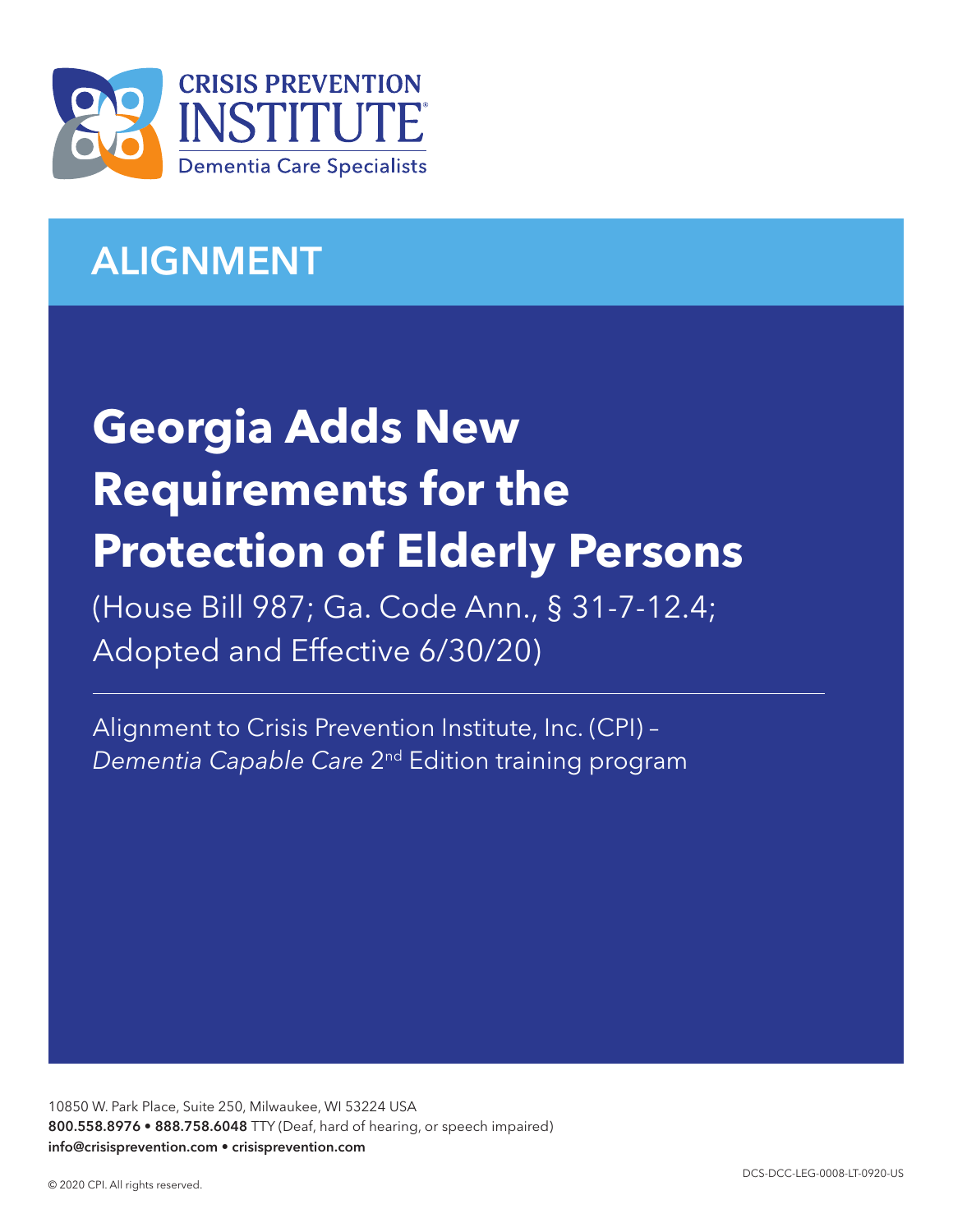### Georgia Adds New Requirements for the Protection of Elderly Persons (House Bill 987; Ga. Code Ann., § 31-7-12.4; Adopted and Effective 6/30/20)

#### Alignment to Crisis Prevention Institute, Inc. (CPI) – *Dementia Capable Care* 2nd Edition training program

For more than 40 years, CPI has supported healthcare organizations that strive to provide the safest environment for staff, patients, and visitors. Not only will the *Dementia Capable Care* 2nd Edition training program meet the new requirements in the Georgia bill, CPI's train-the-trainer program and its family of advanced programs also offers a comprehensive array of curriculums that can meet all the needs an organization has.

The following chart is designed to assist you in identifying some of the ways in which CPI's *Dementia Capable Care* 2nd Edition training program can help personal assistance services agencies in the state of Georgia comply with the training requirements within this law. It may also assist you in identifying areas that may require a review and/or revision in your facility's policies and procedures.

#### **Definitions**

**'Alzheimer's'** means having characteristics of Alzheimer's disease, a progressive and degenerative brain disease that causes impairment or change in memory, thinking, or behavior.

**'Assisted living community'** means a facility licensed pursuant to Code Section 31-7-12.2.

**'Certificate'** means a certificate issued by the department pursuant to this Code section to operate a memory care center.

**'Dementia'** means any disease from a class of degenerative brain disorders that cause impairment or changes in memory, thinking, or behavior that are progressive and irreversible. Such diseases include, but are not limited to, Alzheimer's disease, Lewy body dementia, frontotemporal dementia, and vascular dementia.

**'Direct care staff person'** means any employee, facility volunteer, or contract staff who provides to residents:

(A) Any personal services, including but not limited to, medication administration or assistance, assistance with ambulation and transfer, and essential activities of daily living such as eating, bathing, grooming, dressing, and toileting; or

(B) Any other limited nursing services, as defined in subsection (b) of Code Section 31-7-12.2.

**'Memory care center'** means a freestanding or incorporated specialized unit within an assisted living community or personal care home that either:

(A) Holds itself out as providing additional or specialized care to persons with diagnoses of probable Alzheimer's or other dementias or with cognitive deficits that may place the resident at risk; or

(B) Charges higher rates for care for residents with Alzheimer's or other dementias than for care to other residents.

**'Personal care home'** means a facility licensed pursuant to Code Section 31-7-12.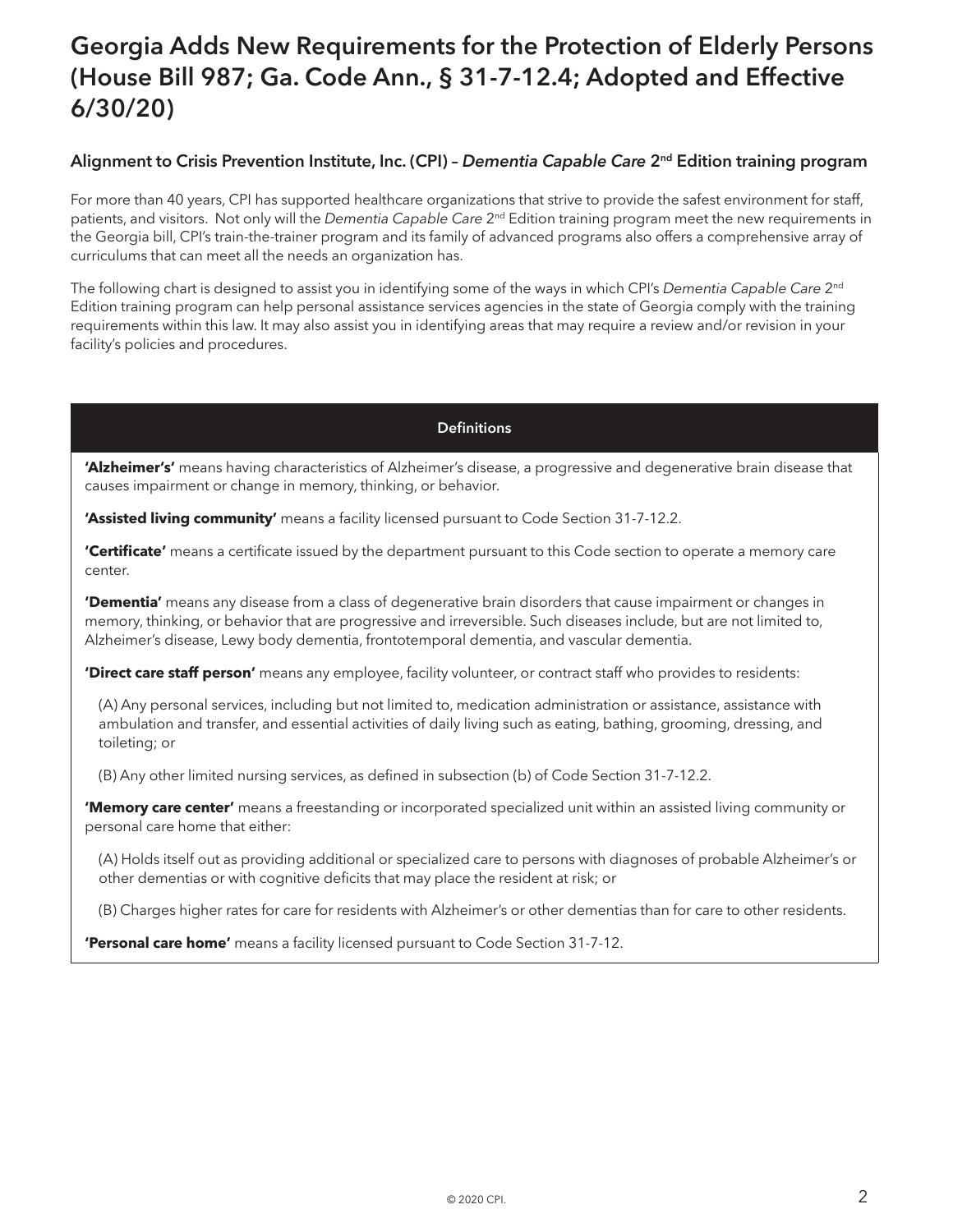(b) On and after July 1, 2021, no assisted living community or personal care home shall operate a memory care center without first obtaining a certificate from the department. A certificate issued pursuant to this Code section shall not be assignable or transferable. In order to receive a certificate from the department to operate a memory care center, an applicant shall meet and be subject to the requirements contained in this Code section and in rules and regulations established by the department.

c)(2) A memory care center shall meet the following training requirements:

(A) All staff, regardless of role, shall receive at least four hours of dementia-specific orientation within the first 30 days of working in the center. Such orientation shall include: (i) Basic information about the nature, progression, and

management of Alzheimer's and other dementias;

(ii) Techniques for creating an environment that minimizes challenging behavior from residents with Alzheimer's and other dementias;

(iii) Methods of identifying and minimizing safety risks to residents with Alzheimer's and other dementias; and

(iv) Techniques for successful communication with individuals with Alzheimer's and other dementias;

(B) All direct care staff personnel shall receive initial orientation training within the first 30 days of caring for residents independently that, at a minimum, includes:

(ii) Specialized training in dementia care, to include:

(I) The nature of Alzheimer's and other dementias;

(II) The center's philosophy related to the care of residents with Alzheimer's and other dementias;

(III) The center's policies and procedures related to care of residents with Alzheimer's and other dementias;

(IV) Common behavior problems characteristic of residents with Alzheimer's and other dementias;

(V) Positive therapeutic interventions and activities;

(VI) Skills for maintaining the safety of the resident; and

(VII) The role of the family in caring for residents with Alzheimer's and other dementias;

The *Dementia Capable Care* 2nd Edition training program introduces some of the most common dementias and the way they differ. Additionally, this concept is repeated several times during the discussions of memory, discussion of the wheel of function, and during the description of the dementia stages/Allen Cognitive Levels. The lived experience is significantly addressed throughout the training day including understanding the impact of cognitive challenges and facilitating the use of the remaining abilities at each cognitive level/dementia stage as described in the training. Strategies per stage are described to help promote the highest level of function and successful engagement in meaningful activities (ADLs, leisure etc.), with the ultimate goals of optimizing and maintaining health, safety, and quality of life. The importance of recognizing coexisting conditions that further impact on physical, sensory, cognitive, and mood/emotional health are briefly discussed.

*Dementia Capable Care* 2nd Edition training includes a unit dedicated to Communication and Behavior. This includes an introduction to understanding distress behaviors as a form of communication, and the importance of remaining abilities, focused on the individual's perspective (including personhood and cognitive level characteristics) in order to gain insights into understanding the meaning of the behavior expression, and the therapeutic approach to alleviate.

Promoting successful engagement, in meaningful activities, are two of the cornerstone objectives of *Dementia Capable Care* 2nd Edition training. The program is built upon Kitwood's Person-Centered Care Model and Claudia Allen's Can Do, Will Do, May Do concepts. These combine to provide learners with the knowledge and skills to adapt the environment, the meaningful activity, and their approach to meet the needs of persons at all stages of dementia.